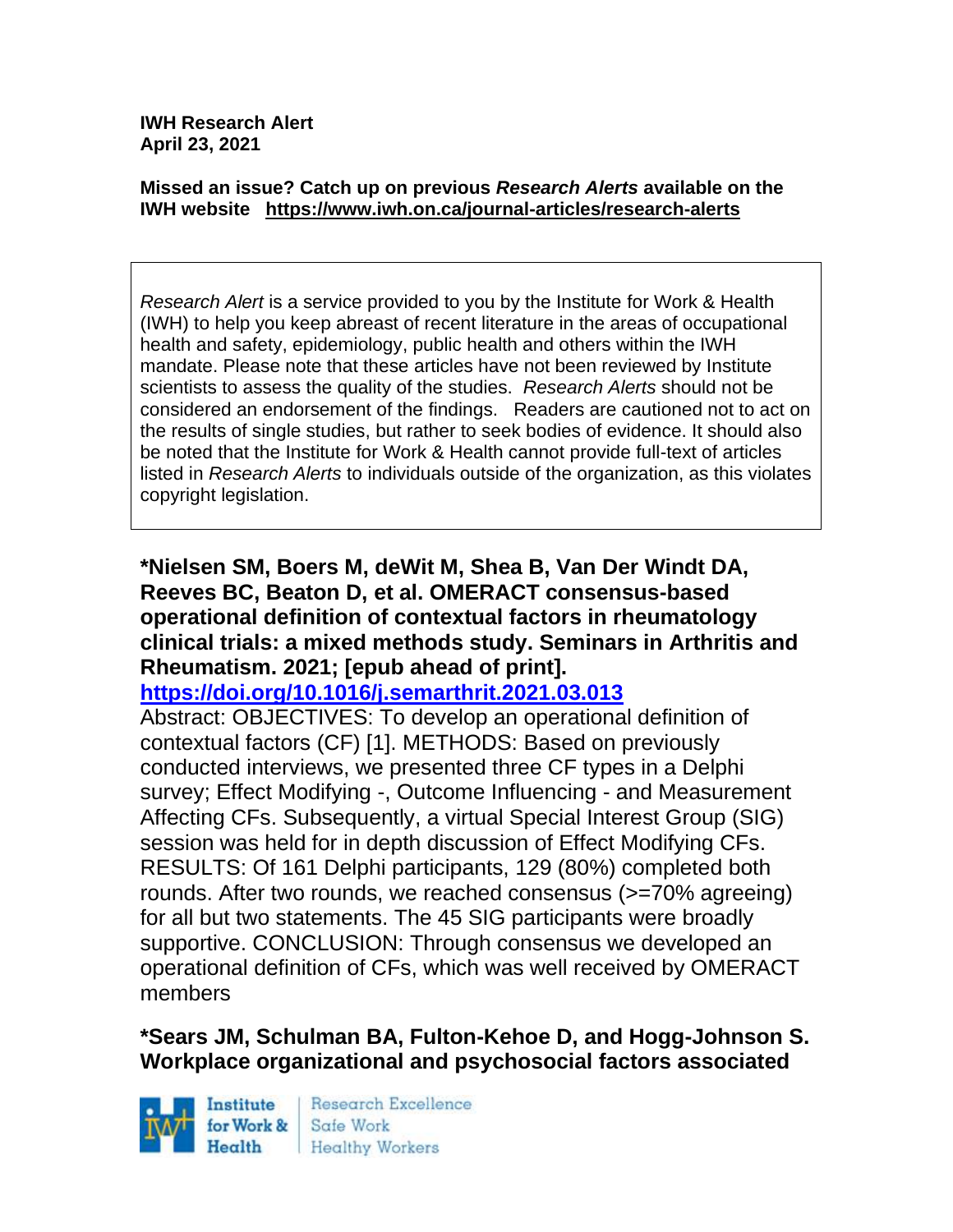### **with return-to-work interruption and reinjury among workers with permanent impairment. Annals of Work Exposures and Health. 2021; [epub ahead of print].**

#### **<https://doi.org/10.1093/annweh/wxaa133>**

Abstract: OBJECTIVES: Roughly 10% of occupational injuries result in permanent impairment and a permanent partial disability (PPD) award. After initial return to work (RTW) following a work injury, many workers with permanent impairment face RTW interruption (breaks in ongoing employment due to reinjury, poor health, disability, lay-off, etc.). Most RTW and reinjury research has focused on worker-level risk factors, and less is known about contextual factors that may be amenable to workplace or workers' compensation (WC)-based interventions. The aim of this study was to identify modifiable organizational and psychosocial workplace factors associated with (i) RTW interruption and (ii) reinjury among workers with a permanent impairment. METHODS: This retrospective cohort study included WC claims data and survey data for 567 injured workers who RTW at least briefly after a work-related injury that resulted in permanent impairment. Workers were interviewed once by phone, 11-15 months after WC claim closure with a PPD award. Logistic regression models were used to estimate associations between each workplace factor of interest and each outcome, controlling for whole body impairment percentage, gender, age, nativity, educational level, State Fund versus self-insured WC coverage, employer size, union membership, industry sector, and employment duration of current/most recent job. RESULTS: Twelve percent of workers had been reinjured in their current or most recent job, 12% of workers were no longer working at the time of interview, and <1% of workers reported both outcomes. The most frequently reported reason for RTW interruption was impairment, disability, and/or pain from the previous work injury. Lower reported levels of safety climate, supervisor support, and ability to take time off work for personal/family matters were significantly associated with both RTW interruption and reinjury. Inadequate employer/health care provider communication, perceived stigmatization from supervisors and/or coworkers, and lower levels of coworker support were significantly associated with RTW interruption but not with reinjury. Discomfort with reporting an unsafe situation at work, absence of a health and safety committee, and higher job strain were significantly associated with reinjury, but not with RTW

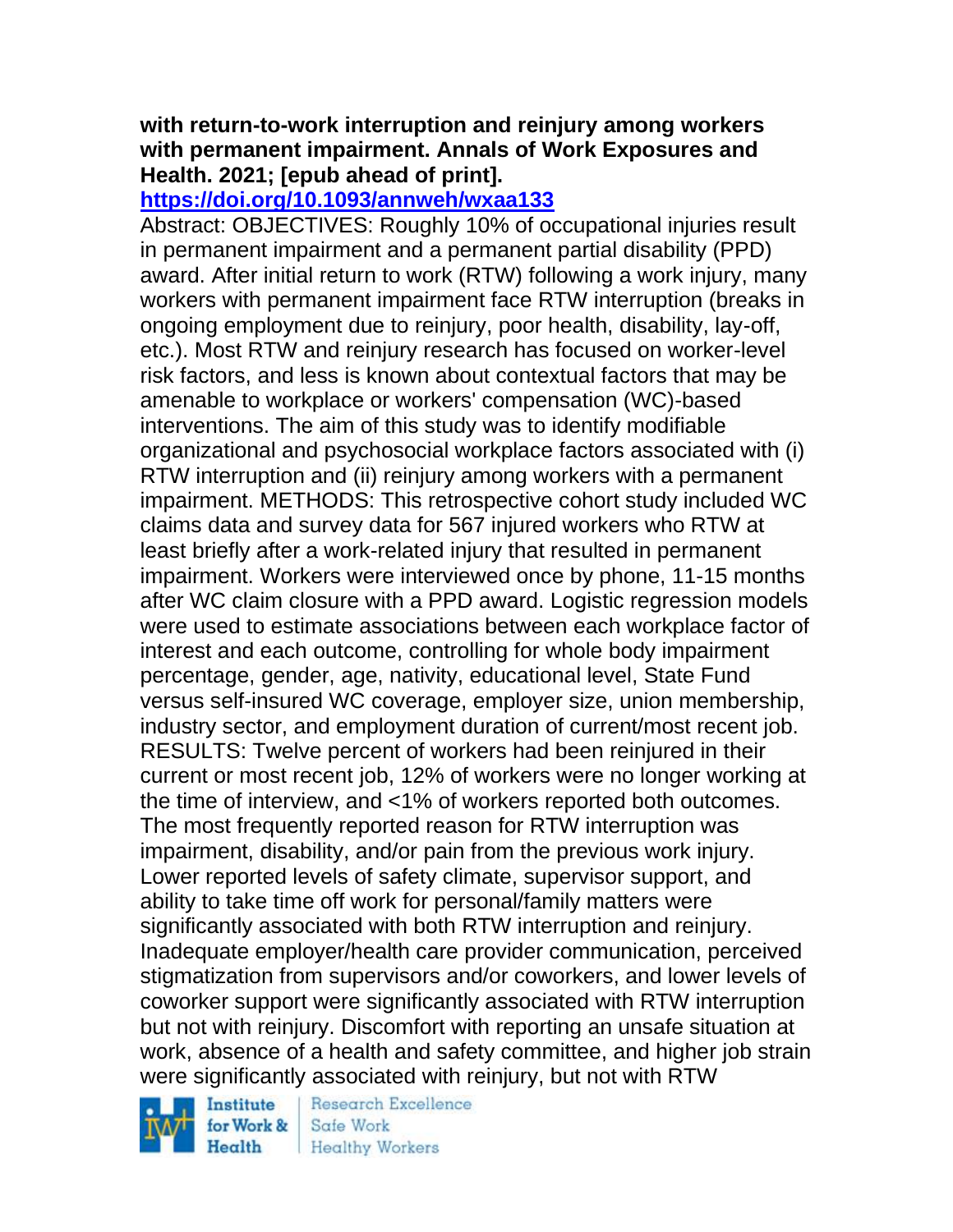interruption. Inadequate safety training and lack of needed job accommodations were not significantly associated with either outcome. There were no notable or statistically significant interactions between workplace factors and degree of impairment, and no consistent direction of association. CONCLUSIONS: This study provides evidence that several potentially modifiable organizational and psychosocial factors are associated with safe and sustained RTW among injured workers with work-related permanent impairment. The lack of interaction between any of these workplace factors and degree of impairment suggests that these findings may be generalizable to all workers, and further suggests that workplace interventions based on these findings might be useful for both primary and secondary prevention. Though primary prevention is key, secondary prevention efforts to sustain RTW and prevent reinjury may reduce the considerable health, economic, and social burden of occupational injury and illness

### **Amaro J, Ubalde-Lopez M, and Lucas R. History of work-related health problems in a population-based sample of women: an exploratory factor analysis. Work. 2021; 68(3):563-576. <https://doi.org/10.3233/WOR-203394>**

Abstract: BACKGROUND: Beyond the health-enhancing effects, work also has the potential of causing or worsening different health conditions in the same individual. However, research on withinworker aggregation of work-related health problems is scarce. OBJECTIVE: To describe the history and aggregation of work-related health problems in a population-based sample of women. METHODS: A total of 4330 women were asked whether they had ever had "a physical or mental health problem that was caused or

made worse by your work". The aggregation of work-related health problems was assessed using an exploratory factor analysis.

RESULTS: Five groups were identified. Factor 1 included all items on musculoskeletal disorders - lower socioeconomic position, higher BMI, smokers and history of occupational accidents. Factor 2 included mental disorders together with headache and/or eyestrain higher socioeconomic position. Factor 3 included the other disorders item with some loading from digestive disorders - older and public sector workers. Factor 4 included respiratory disorders - lower socioeconomic position and history of occupational accidents. Factor

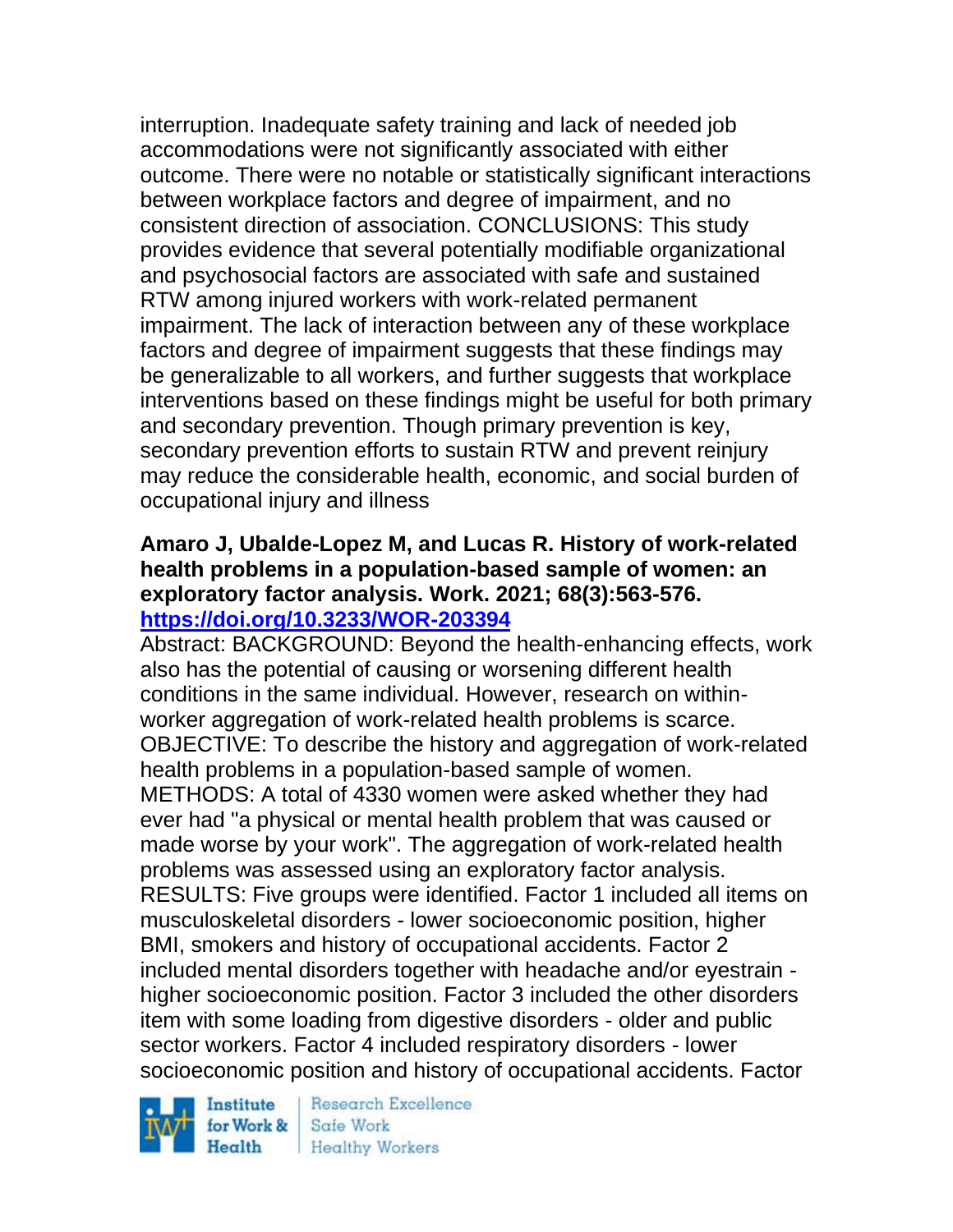5 included hearing and ear problems - blue-collar workers. CONCLUSION: There was a relevant aggregation of work-related health problems, which may inform the selection of specific components for interventions that aim to improve women's workrelated health

#### **Bandini J, Rollison J, Feistel K, Whitaker L, Bialas A, and Etchegaray J. Home care aide safety concerns and job challenges during the COVID-19 pandemic. New Solutions. 2021; 31(1):20-29.**

# **<https://doi.org/10.1177/1048291120987845>**

Abstract: Home care aides are on the frontlines providing care to vulnerable individuals in their homes during the COVID-19 pandemic yet are often excluded from policies to protect health care workers. The goal of this study was to examine experiences of agencyemployed home care aides during the COVID-19 pandemic and to identify ways to mitigate concerns. We used an innovative journaling approach with thirty-seven aides as well as in-depth interviews with fifteen aides and leadership representatives from nine home health agencies in New York and Michigan. Workers described a range of concerns around workplace safety including uncertainty around whether a client had COVID-19, inadequate access to personal protective equipment and safe transportation, as well as fundamental changes to interactions with clients. Agencies also faced challenges acquiring personal protective equipment for their aides. This research points to needed resources to support home care aides and home health agencies both during a public health crisis and in the future

**Chang WP and Peng YX. Differences between fixed day shift nurses and rotating and irregular shift nurses in work-related musculoskeletal disorders: a literature review and metaanalysis. Journal of Occupational Health. 2021; 63(1):e12208. <https://doi.org/10.1002/1348-9585.12208> [open access]** Abstract: Objectives: Work-related musculoskeletal disorders (WMSDs) are common occupational injuries for nurses. Furthermore, rotating and irregular shift work may exacerbate muscle tension and pain in nurses. The objective of this study was to examine the differences between fixed day shift (FDS) nurses and rotating and irregular shift (RS + IS) nurses in WMSDs using a systematic

Institute Health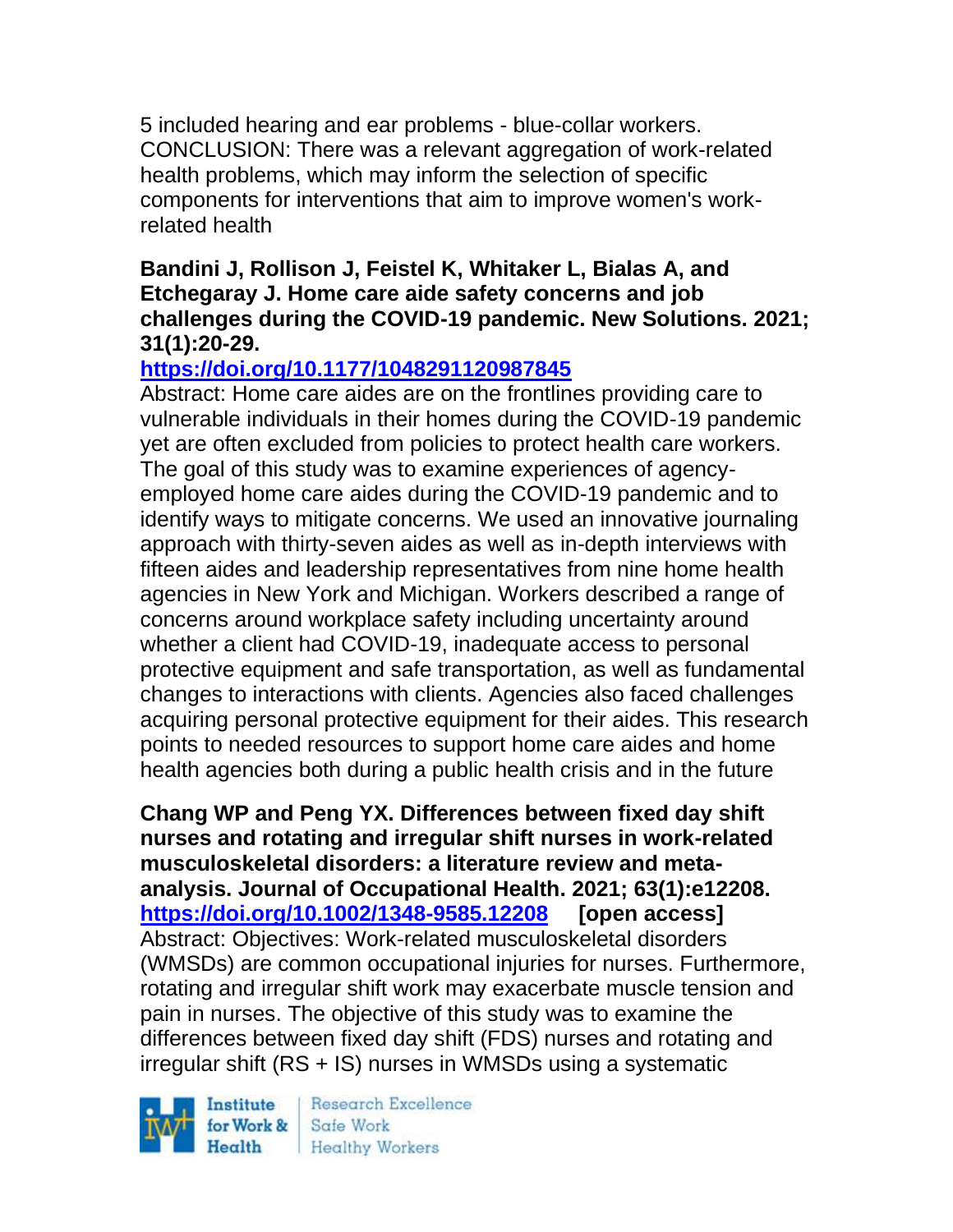literature review and meta-analysis. Methods: Databases including PubMed, CINAHL, Cochrane Library, EBSCOhost, and Google Scholar were searched for relevant studies published between 2010 and 2020 using the target keywords. Results: This study obtained data on a total of 18 199 nurses, among which 12 786 comprised the RS + IS group and 5413 constituted the FDS group. The result of the heterogeneity test was  $Q = 79.27$  (P < .001) and I squared = 57.11%, indicating that heterogeneity existed among the studies. Subgroup analyses were also conducted with four groups: neck pain ( $n = 1818$ ), shoulder and upper limb pain ( $n = 2525$ ), back pain ( $n = 11,962$ ), and hip and lower limb pain ( $n = 1894$ ). Significant differences were found between the RS + IS group and the FDS group with regard to back pain, with the forest plot presenting an odds ratio equaling 1.40 (95% CI: 1.19-1.64, P < .001). Conclusions: This meta-analysis indicated that RS + IS nurses are more likely to experience back pain associated with WMSD than are FDS nurses. The results can serve as a reference to the clinical management for work improvement and thereby reduce or prevent the adverse effects of rotating and irregular shift work on back pain experienced by nurses.

#### **Dol M, Varatharajan S, Neiterman E, McKnight E, Crouch M, McDonald E, et al. Systematic review of the impact on return to work of return-to-work coordinators. Journal of Occupational Rehabilitation. 2021; [epub ahead of print]. <https://doi.org/10.1007/s10926-021-09975-6>**

Abstract: Purpose We conducted a systematic review to understand the impact that return-to-work coordinators (RTWCs) have on return to work (RTW) outcomes for sick/injured workers. Methods MEDLINE, EMBASE, CINAHL, PsycINFO, Web of Science, and ABI Inform were searched from January 1, 2000 to September 16, 2020. Of 2,927 retrieved and screened citations, 14 quantitative articles fulfilled the eligibility and quality criteria. Quality assessment, data extraction, and evidence synthesis followed article screening. Results We focused on the impact of RTWCs for outcomes of work absence, RTW rates, quality of life, and cost-benefit. Our final synthesis included 14 articles. We found strong evidence that work absence duration was reduced when workers had face-to-face contact with a RTWC. As well, there was strong evidence linking face-to-face RTWC interventions with higher RTW rates and moderate evidence

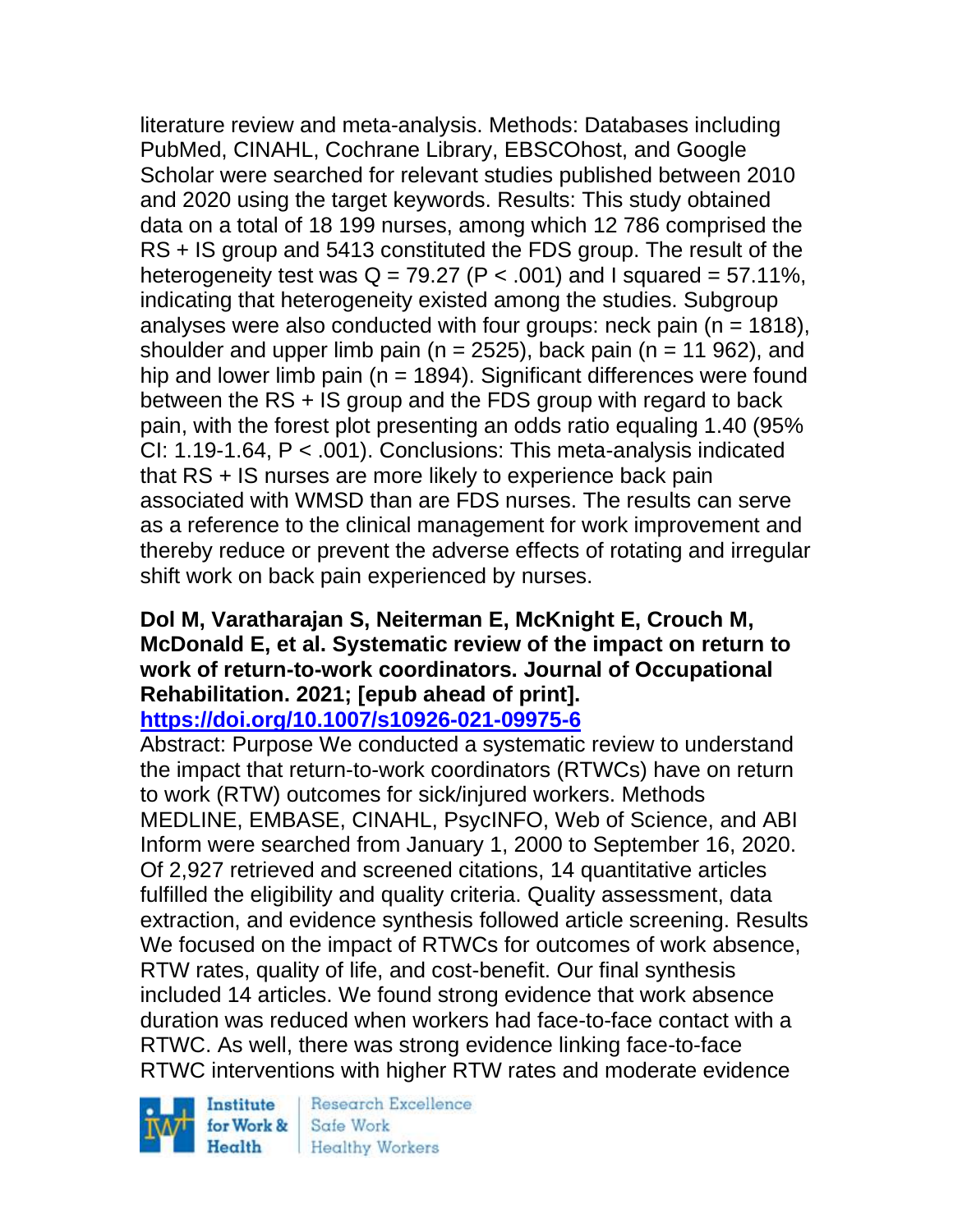that this reduced intervention costs. RTWC interventions involving the identification of barriers and facilitators to RTW also showed promising results. However, only limited evidence was found that RTWCs improved quality of life for workers. Conclusions Our synthesis identifies key features of RTW interventions that improve RTW outcomes. Future high-quality research should measure longterm outcomes of RTWC interventions to evaluate sustainability and consider the nature of work. They should also focus on RTWC impact on worker quality of life assessments and for older workers and workers with chronic health conditions

**Hasle P, Madeson CU, and Hansen D. Integrating operations management and occupational health and safety: a necessary part of safety science! Safety Science. 2021; 139:105247. <https://doi.org/10.1016/j.ssci.2021.105247>** 

# **Jun S and Wu J. Words that hurt: leaders' anti-Asian communication and employee outcomes. Journal of Applied Psychology. 2021; 106(2):169-184.**

### **<https://doi.org/10.1037/apl0000873>**

Abstract: With the outbreak of COVID-19, there have been growing reports of racial harassment targeting Asian Americans. We study one such manifestation of racial harassment that Asian employees may face in the workplace: Leaders' use of stigmatizing labels for COVID-19 such as the "Chinese Virus" and "Kung Flu." Integrating organizational justice theories with research on racial harassment in the workplace, we theorize that leaders' use of stigmatizing COVID-19 labels reduces employees' perceptions of interpersonal justice, which subsequently impact employees' emotional exhaustion and work engagement. We further theorize that while such effects will be stronger among Asian employees who experience both moral anger and reduced public collective self-esteem, that the effects will also be present among non-Asian employees who experience moral anger. Using one survey (Study 1) and one experiment (Study 2), we find support for our predictions. We find that leaders' use of stigmatizing language to depict COVID-19 leads to deleterious workplace experiences for employees, and especially for Asian employees. The current research thus deepens our understanding of the relatively understudied work experiences of Asian Americans and brings to

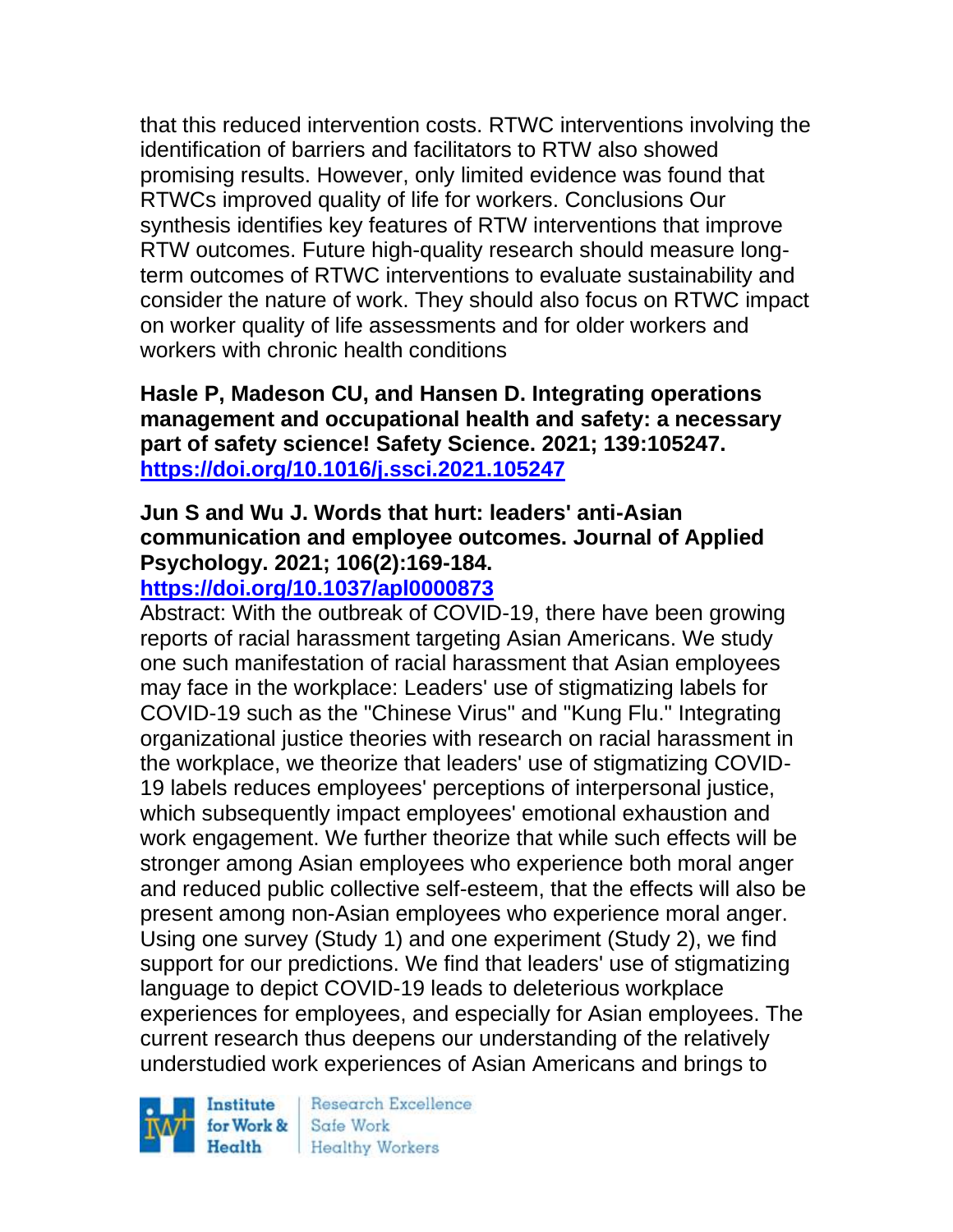light the underlying psychological mechanisms linking racial harassment and employee work outcomes for both targeted employees and employees not targeted. (PsycInfo Database Record (c) 2021 APA, all rights reserved)

### **Knani M, Fournier PS, and Biron C. Presenteeism in small and medium-sized enterprises: determinants and impacts on health. Work. 2021; 68(3):733-747.**

#### **<https://doi.org/10.3233/WOR-203407>**

Abstract: BACKGROUND: Small and medium sized enterprises are yet uncharted territory in terms of presenteeism. In addition, the Demand-Control-Support (DCS) and Siegrist's Effort-Reward Imbalance (ERI) models are proposed to predict stress-related health problems, but not for sickness behaviors such as presenteeism. OBJECTIVE: This study aims to examine the relationships between psychosocial risk factors, presenteeism, mental and physical health in the context of small and medium-sized enterprises (SMEs). This study also examines the moderating effect of company size on these associations. METHODS: To test the association between psychosocial risks, presenteeism, and health, only people working in small and medium-sized enterprises (SMEs) of between 2 and 199 employees were included in the sample, giving a total of 2,525 SME employees surveyed. To test the differences in exposure to psychosocial risk and presenteeism, and the moderating impact of size on the relationship between psychosocial risks, presenteeism, and health, we took the original sample (4608) of the EQCOTESST. RESULTS: The results confirm the associations between job demands, social support and effort-reward imbalance, and presenteeism. Also, the associations between presenteeism and health problems in SMEs' context. Multi-group analyses show that the business's size does not moderate the strength of the relationships between psychosocial risks, presenteeism and health. CONCLUSION: The current study highlights that SMEs are somehow protected from certain psychosocial constraints such as high job demands, and low social support, but are more exposed to others such as effort-reward imbalance

### **Koch LC, Rumrill PD, and Chan F. Multiple sclerosis in the COVID-19 era: vocational rehabilitation strategies to meet the**

Institute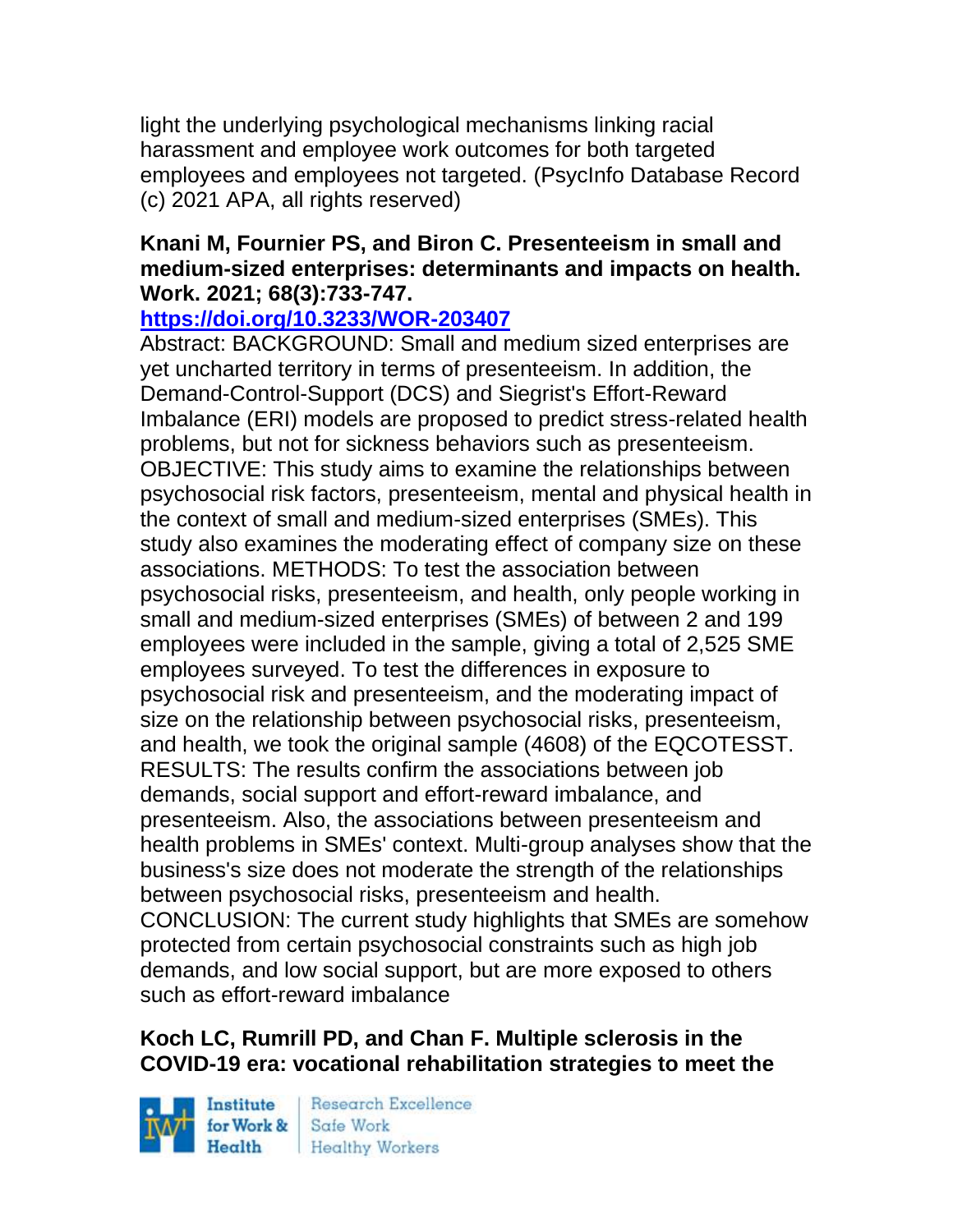**needs of a growing and immune-vulnerable clientele. Journal of Vocational Rehabilitation. 2021; 54(2):175-183. <https://doi.org/10.3233/JVR-201128>** 

#### **Levi P, Patrician PA, Vance DE, Montgomery AP, and Moss J. Post-traumatic stress disorder in intensive care unit nurses: a concept analysis. Workplace Health & Safety. 2021; 69(5):224- 234.**

#### **<https://doi.org/10.1177/2165079920971999>**

Abstract: BACKGROUND: Intensive care unit (ICU) nurses are at an increased risk of post-traumatic stress disorder (PTSD) due to their stressful work environment. Using the Walker and Avant conceptual analysis method, we sought to review the literature to better understand PTSD as it pertained to ICU nurses and its impact on their lives, patient care, and health care organizations. METHODS: For the review, we searched the Cumulative Index of Nursing and Allied Health Literature (CINAHL), PubMed, and PsycINFO. The keyword searches included the terms "post-traumatic stress disorder" AND "psychological stress" AND "intensive care unit nurses." Abstract and full text reviews were conducted. Ten articles met our inclusion criteria of being published in the past 10 years (2010-2020), peer reviewed, written in English, and referred specifically to PTSD and psychological stress in ICU nurses. FINDINGS: Antecedents for PTSD in ICU nurses are their stressful work environment, where exposure to traumatic events is experienced, and a lack of support from their manager, coworkers, and organization. Defining attributes for ICU nurses with PTSD included reexperiencing, avoidance, negative alterations in cognition and mood, and hyperarousal. Consequences identified included burnout, job dissatisfaction, and the intention to leave their job. The conceptual definition of PTSD in ICU nurses was illustrated by the attributes, antecedents, consequences, model case, empirical referents, and by the negative impact on the nurse, patients, and the health care organization. CONCLUSION/APPLICATION TO PRACTICE: Hospital administrators, nurse managers, and occupational health nurses should ensure that policies and interventions are in place to recognize and reduce the risk of PTSD among ICU nurses

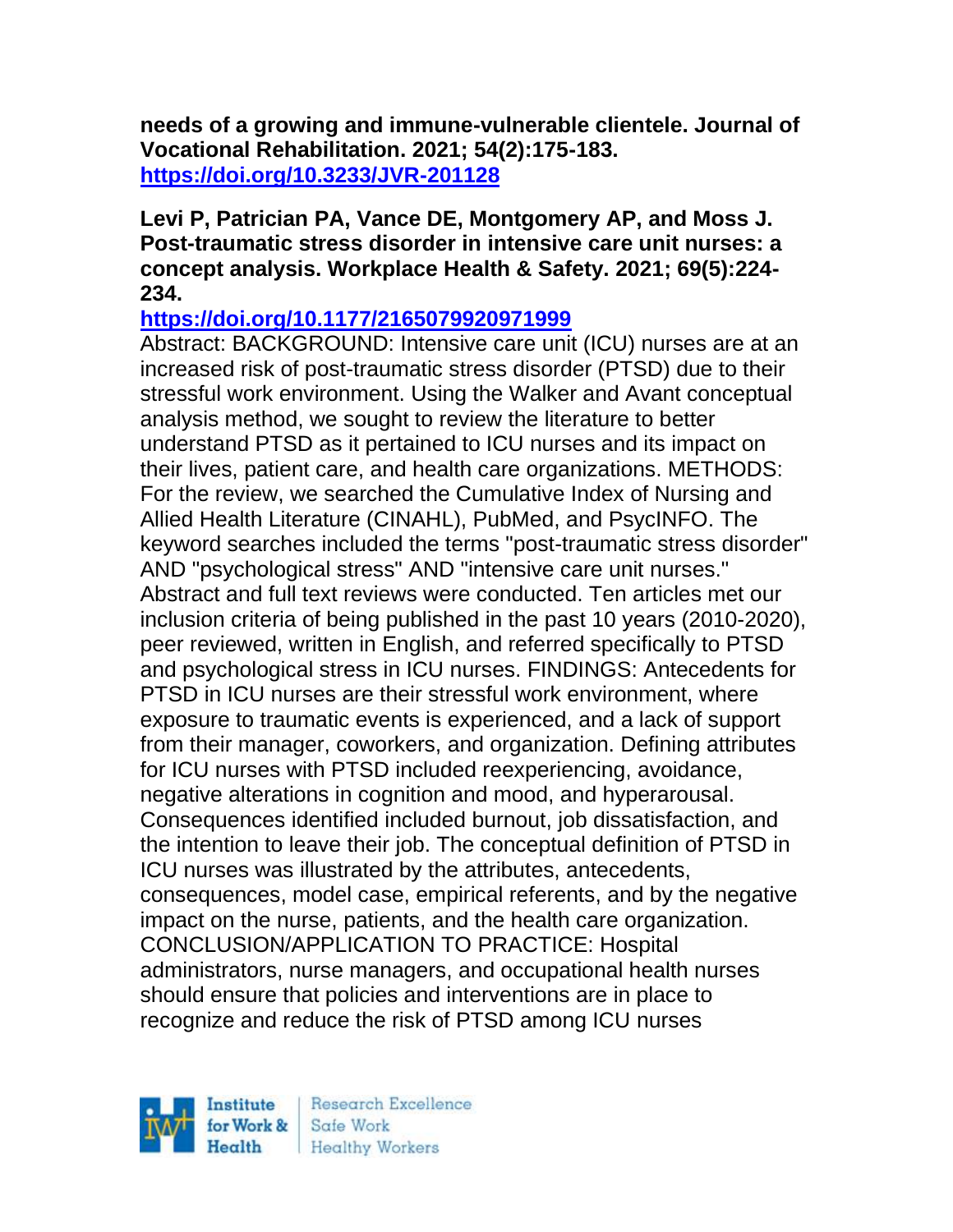#### **Moran ME, Hodgson JL, Jensen JF, and Wood TL. Musculoskeletal injury survivors' resiliency: a systematic review. Disability and Health Journal. 2021; 14(2):100987. <https://doi.org/10.1016/j.dhjo.2020.100987>**

Abstract: BACKGROUND: Musculoskeletal traumas are on the rise in the United States; however, limited studies are available to help trauma providers assess and treat concerns beyond the physical impact. Little is understood about the psychological, social, and spiritual factors that protect patients from adverse effects after a physical trauma or their experiences with each factor afterward. OBJECTIVE: This systematic review was conducted to investigate and review advancements in research related to risk and resiliency factors experienced by survivors of traumatic musculoskeletal injuries. The use of biopsychosocial-spiritual (BPS-S) framework and resiliency theory guided the analysis. METHODS: Researchers reviewed 1003 articles, but only seven met the search criteria. Due to the complexity and uniqueness of traumatic brain injuries, studies on that target population were excluded. RESULTS: Of the seven articles reviewed, three identified psychological protective factors that protect against negative health outcomes; three identified negative psychological, social, or spiritual outcomes; and none investigated social or spiritual health. CONCLUSIONS: There are significant gaps in the literature surrounding risk and resiliency factors related to the BPS-S health of musculoskeletal injury survivors

### **Nielsen K, Shepherd R, Vignoli M, and Prieto LL. The integrated migrant worker safety training evaluation model: IMSTEM. Safety Science. 2021; 139:105246.**

**<https://doi.org/10.1016/j.ssci.2021.105246>** 

**Oddo VM, Zhuang CC, Andrea SB, Eisenberg-Guyot J, Peckham T, Jacoby D, et al. Changes in precarious employment in the United States: a longitudinal analysis. Scandinavian Journal of Work, Environment & Health. 2021; 47(3):171-180. <https://doi.org/10.5271/sjweh.3939> [open access]** Abstract: Objective This longitudinal study aimed to measure precarious employment in the US using a multidimensional indicator. Methods We used data from the National Longitudinal Survey of Youth (1988-2016) and the Occupational Information Network

Institute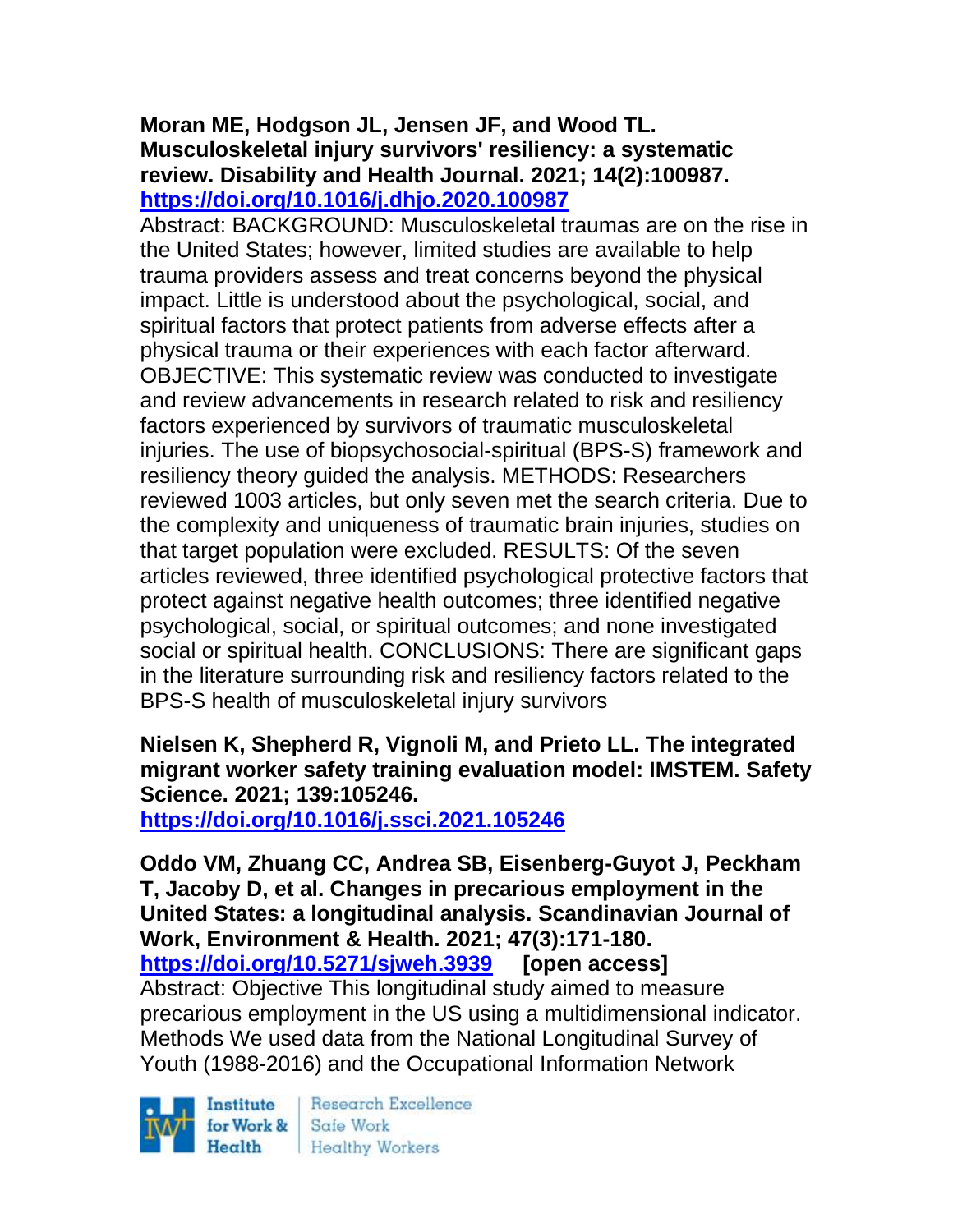database to create a longitudinal precarious employment score (PES) among 7568 employed individuals over 18 waves (N=101 290 observations). We identified 13 survey indicators to operationalize 7 dimensions of precarious employment, which we included in our PES (range: 0-7, with 7 indicating the most precarious): material rewards, working-time arrangements, stability, workers' rights, collective organization, interpersonal relations, and training. Using generalized estimating equations, we estimated the mean PES and changes over time in the PES overall and by race/ethnicity, gender, education, income, and region. Results On average, the PES was 3.17 [standard deviation (SD) 1.19], and was higher among women (3.34, SD 1.20), people of color (Hispanics: 3.24, SD 1.23; non-Hispanic Blacks: 3.31, SD 1.23), those with less education (primary: 3.99, SD 1.07; high school: 3.43, SD 1.19), and with lower-incomes (3.84, SD 1.08), and those residing in the South (3.23, SD 1.17). From 1988 to 2016, the PES increased by 9% on average [0.29 points; 95% confidence interval (CI) 0.26-0.31]. While precarious employment increased over time across all subgroups, the increase was largest among males (0.35 points; 95% CI 0.33-0.39), higher-income (0.39 points; 95% CI 0.36-0.42) and college-educated (0.37 points; 95% CI 0.33-0.41) individuals. Conclusions Long-term decreases in employment quality are widespread in the US. Women and those from racialized and less-educated populations remain disproportionately precariously employed; however, we observed the largest increases among men, college graduates and higher-income individuals

#### **Reneman MF, Beemster TT, Welling SJ, Mierau JO, and Dijk HH. Vocational rehabilitation for patients with chronic musculoskeletal pain with or without a work module: an economic evaluation. Journal of Occupational Rehabilitation. 2021; 31(1):84-91.**

**<https://doi.org/10.1007/s10926-020-09921-y> [open access]** Abstract: Purpose Vocational rehabilitation (VR) is a widely used intervention aimed to optimize work participation for patients on sick leave due to chronic musculoskeletal pain (CMP). Economic evaluations of care as usual VR are scarce, and may provide relevant information to guide clinical, reimbursement and policy decisions. The aim of this study was to evaluate the short-term cost-effectiveness and return on investment (ROI) of VR for patients on sick leave due

Institute for Work & Health

Research Excellence Safe Work **Healthy Workers**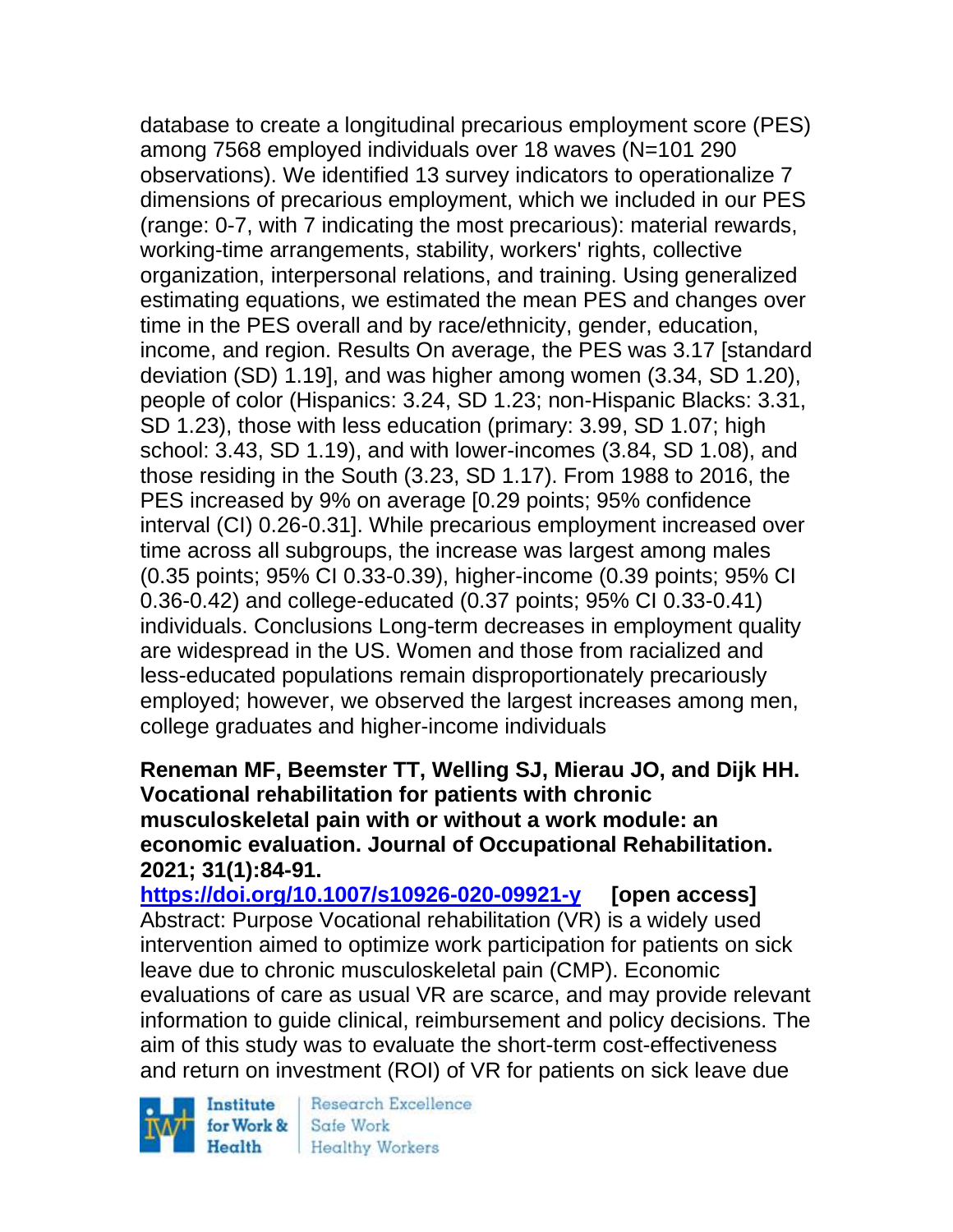to CMP with an additional work module (VR+) compared to VR without work module, from a societal and employers' perspective. Methods A retrospective longitudinal cohort study within a Dutch care as usual context was applied. Participants with CMP and decreased work participation originating from seven Dutch rehabilitation centers were included in this study. Participants underwent VR or VR+. Main data sources at baseline and discharge: Quality-adjusted life year (QALY) based on EQ-5D, intervention costs, self-reported productivity and health care utilization. Main analyses costeffectiveness, including incremental cost-effectiveness ratio (ICER) and a cost-effectiveness acceptability curve (CEAC); and ROI analyses with use of the human capital method. Results  $N = 324$ participants were analyzed. The results show that VR+ was costeffective compared to VR: mean cost savings of €820 per 0.012 QALY gained. CEAC suggests probability of VR+ being cost-effective is > 0.91 for thresholds of €20.000 and higher. The mean ROI of VR+ for employers was 38%. Conclusion It was concluded that at discharge, VR+ was cost-effective compared to VR. ROI was positive for employers.

# **Soderberg M, Stattin M, Robroek SJ, Burdorf A, and Jarvholm B. Industry mobility and disability benefits in heavy manual jobs: a cohort study of Swedish construction workers. Scandinavian Journal of Work, Environment & Health. 2021; 47(3):217-223. <https://doi.org/10.5271/sjweh.3932> [open access]**

Abstract: Objectives This study aimed to investigate whether change from the construction industry to work in other industries at age 45-55 years lowered risks of disability benefits (DB) later in life (60-64 years of age). We hypothesized that risks would be lowered the most among those changing from the heaviest occupations. Methods The study included men employed in the construction industry during 1971-1993. We selected workers from the largest occupational groups in heavy (concrete workers and painters) and less heavy (drivers, electricians and foremen) occupations. The occurrence of DB in 1990-2015 was retrieved from national registers. Regression analyses were used to calculate relative risks (RR) of DB at 60-64 years, comparing those working in other industries to those still in the construction industry at the age of 45, 50 and 55 years. Results Shifting out of from the construction industry was related to lowered



**Research Excellence** Safe Work **Healthy Workers**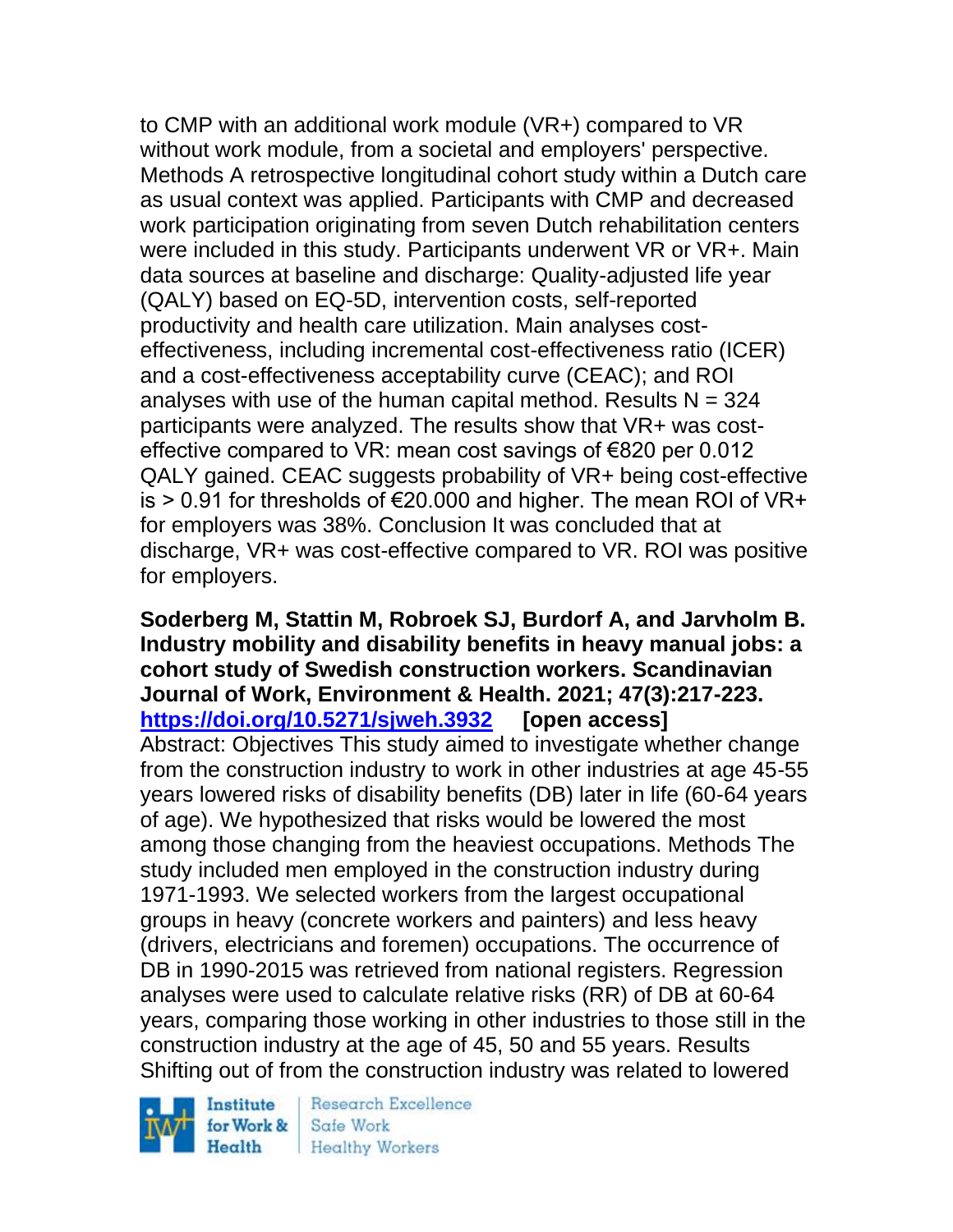DB risks at 60-64 years in all selected occupations. Effects were most pronounced among those who, at 55 years of age, worked in an industry other than construction, with significantly reduced RR for DB among concrete workers [RR 0.63, 95% confidence interval (CI) 0.51- 0.77], electricians (RR 0.61, 95% CI 0.47-0.77) and foremen (RR 0.78, 95% 0.63-0.96). Conclusions Risks for DB at 60-64 years of age were reduced among those who changed from construction work to other industries. Notable reductions were observed among workers originating from both heavy and less heavy occupations, and future studies should explore other factors, in addition to heavy workload, as motivators for leaving the construction industry

#### **Wei H, Rahman MA, Hu X, Zhang L, Guo L, Tao H, et al. Robotic Mounted Rail Arm System for implementing effective workplace safety for migrant workers. Work. 2021; 68(3):845-852. <https://doi.org/10.3233/WOR-203418>**

Abstract: BACKGROUND: The selection of orders is the method of gathering the parts needed to assemble the final products from storage sites. Kitting is the name of a ready-to-use package or a parts kit, flexible robotic systems will significantly help the industry to improve the performance of this activity. In reality, despite some other limitations on the complexity of components and component characteristics, the technological advances in recent years in robotics and artificial intelligence allows the treatment of a wide range of items. OBJECTIVE: In this article, we study the robotic kitting system with a Robotic Mounted Rail Arm System (RMRAS), which travels narrowly to choose the elements. RESULTS: The objective is to evaluate the efficiency of a robotic kitting system in cycle times through modeling of the elementary kitting operations that the robot performs (pick and room, move, change tools, etc.). The experimental results show that the proposed method enhances the performance and efficiency ratio when compared to other existing methods. CONCLUSION: This study with the manufacturer can help him assess the robotic area performance in a given design (layout and picking a policy, etc.) as part of an ongoing project on automation of kitting operations

### **Wong TKM, Man SS, and Chan AHS. Exploring the acceptance of PPE by construction workers: an extension of the technology**